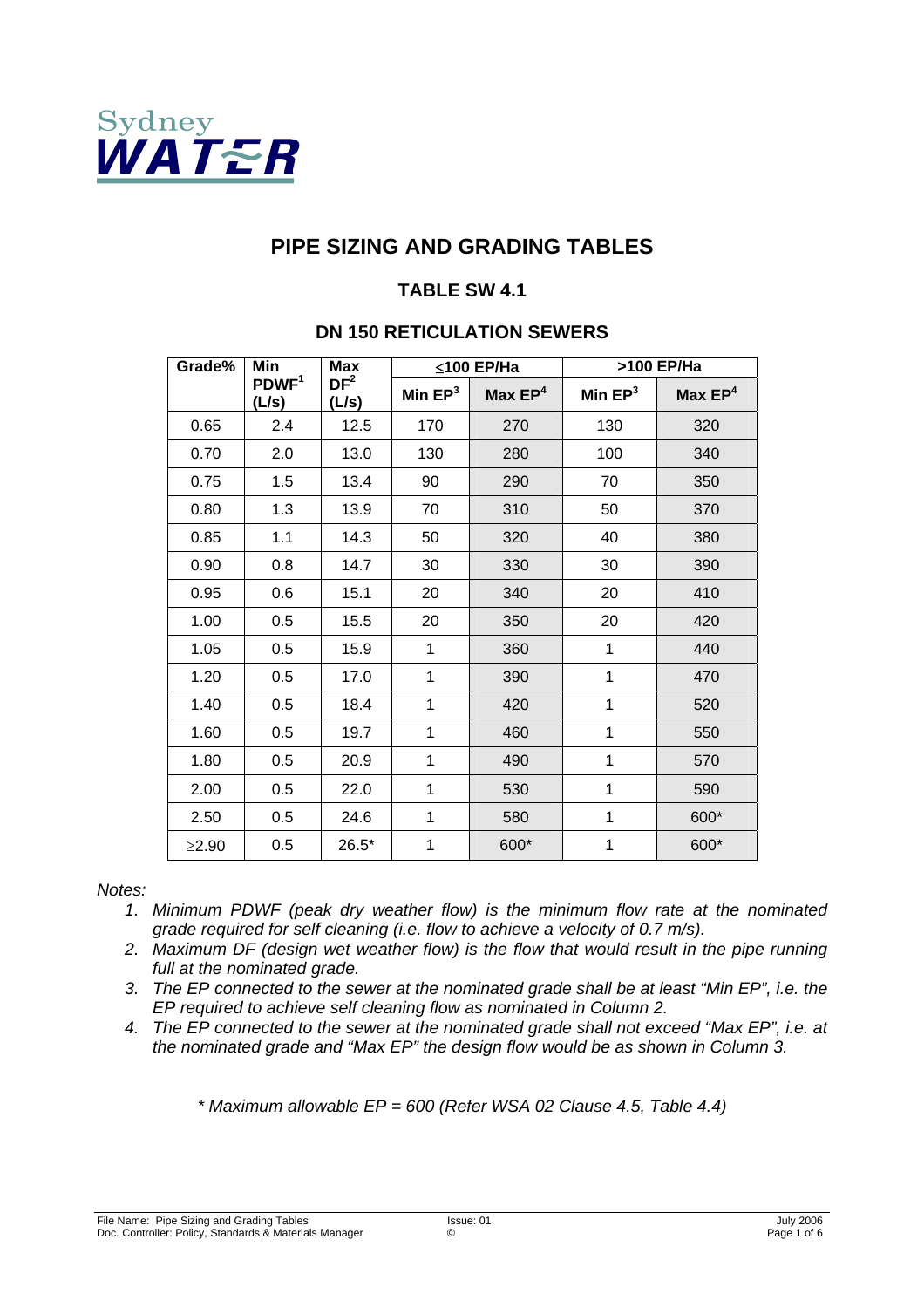| Grade | <b>Min</b>                 | <b>Max</b>               | ≤100 EP/Ha |           | >100 EP/Ha   |           |  |
|-------|----------------------------|--------------------------|------------|-----------|--------------|-----------|--|
| %     | PDWF <sup>1</sup><br>(L/s) | DF <sup>2</sup><br>(L/s) | Min $EP3$  | Max $EP4$ | Min $EP3$    | Max $EP4$ |  |
| 0.40  | 5.8                        | 29.0                     | 550        | 720       | 430          | 910       |  |
| 0.45  | 4.7                        | 30.7                     | 410        | 780       | 320          | 970       |  |
| 0.50  | 3.8                        | 32.4                     | 310        | 830       | 250          | 1030      |  |
| 0.55  | 3.1                        | 34.0                     | 230        | 880       | 180          | 1100      |  |
| 0.60  | 2.5                        | 35.5                     | 180        | 930       | 140          | 1160      |  |
| 0.65  | 2.1                        | 36.9                     | 140        | 970       | 110          | 1210      |  |
| 0.70  | 1.6                        | 38.3                     | 100        | 1000      | 80           | 1270      |  |
| 0.75  | 1.4                        | 39.7                     | 80         | 1060      | 70           | 1320      |  |
| 0.80  | 1.2                        | 41.0                     | 60         | 1100      | 60           | 1380      |  |
| 0.85  | 0.9                        | 42.2                     | 50         | 1140      | 40           | 1420      |  |
| 0.90  | 0.8                        | 43.3                     | 30         | 1170      | 30           | 1440      |  |
| 0.95  | 0.6                        | 44.7                     | 20         | 1220      | 20           | 1470      |  |
| 1.00  | 0.5                        | 45.8                     | 1          | 1250      | $\mathbf{1}$ | 1490      |  |
| 1.05  | 0.5                        | 47.0                     | 1          | 1290      | $\mathbf 1$  | 1510      |  |
| 1.20  | 0.5                        | 50.2                     | 1          | 1390      | $\mathbf 1$  | 1560      |  |
| 1.40  | 0.5                        | 56.1                     | 1          | 1520      | $\mathbf 1$  | 1600*     |  |
| 1.60  | 0.5                        | 60.6                     | 1          | 1590      | $\mathbf{1}$ | 1600*     |  |
| ≥1.80 | 0.5                        | $61.5*$                  | 1          | 1600*     | $\mathbf 1$  | 1600*     |  |

# **DN 225 RETICULATION SEWERS**

#### *Notes:*

- *1. Minimum PDWF (peak dry weather flow) is the minimum flow rate at the nominated grade required for self cleaning (i.e. flow to achieve a velocity of 0.7 m/s).*
- *2. Maximum DF (design wet weather flow) is the flow that would result in the pipe running full at the nominated grade.*
- *3. The EP connected to the sewer at the nominated grade shall be at least "Min EP", i.e. the EP required to achieve self cleaning flow as nominated in Column 2.*
- *4. The EP connected to the sewer at the nominated grade shall not exceed "Max EP", i.e. at the nominated grade and "Max EP" the design flow would be as shown in Column 3.*

*\* Maximum allowable EP = 1600 (Refer WSA 02 Clause 4.5, Table 4.4)*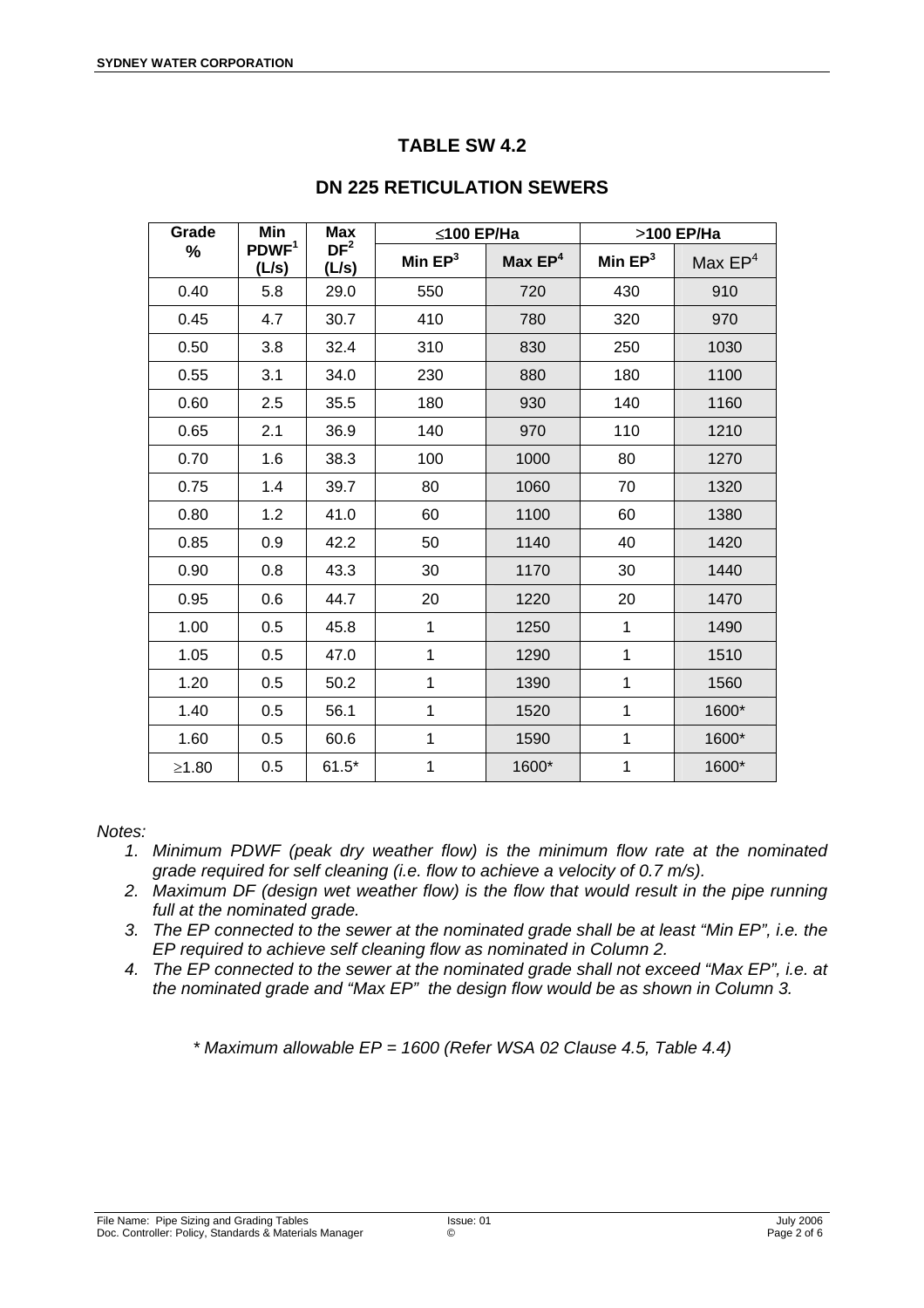## **RECEIVING SEWER LOADINGS**

#### **PUMPED FLOWS FROM SINGLE-SPEED STATIONS**

*Table SW 4.3 addresses flow adjustments to be made to a sewer's PDWF, DF, minimum EP and maximum EP where the sewer is to receive flow from a fixed-speed pumping station.* 

- 1. *Table SW 4.3 does not apply to flows from variable-speed pumping stations*.
- 2. Designs of new sewers receiving pumped flows shall be prepared in consultation with Sydney Water.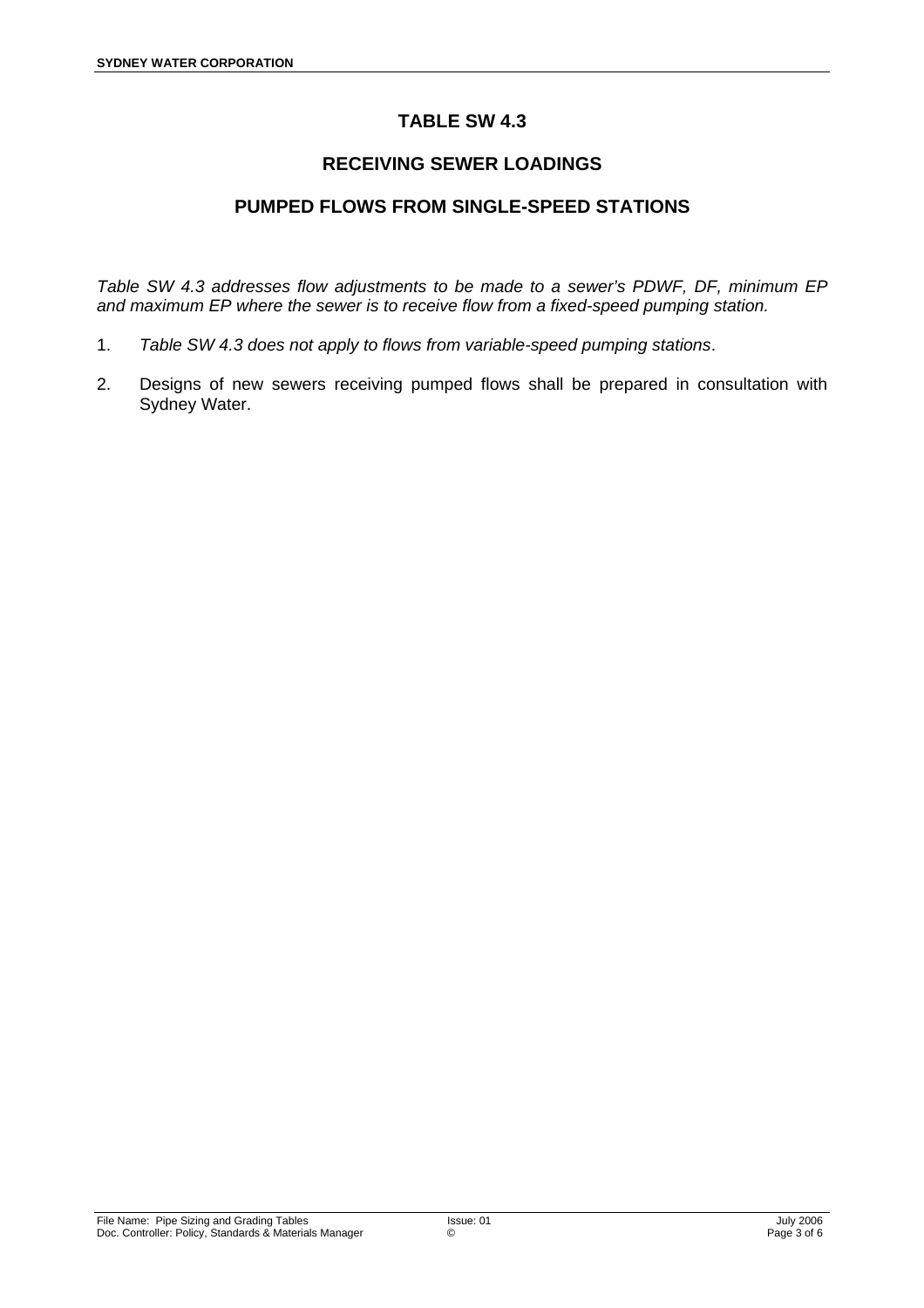#### **PUMPED FLOWS / RECEIVING SEWER LOADINGS**

| <b>Pump</b><br><b>Discharge</b> |                                |                                                            | <b>Pumped Contribution to Receiving Sewer's</b><br><b>Min PDWF and Min EP</b> |              |                     | <b>Pumped Contribution to Receiving Sewer's</b><br>DF and Max EP |                                                                   |              |              |                     |  |
|---------------------------------|--------------------------------|------------------------------------------------------------|-------------------------------------------------------------------------------|--------------|---------------------|------------------------------------------------------------------|-------------------------------------------------------------------|--------------|--------------|---------------------|--|
| Rate<br>(L/s)                   | <b>PDWF</b><br>(L/s)<br>Note 1 | <b>Contribution to Receiving Sewer</b><br>Min EP<br>Note 2 |                                                                               |              |                     | <b>DF</b><br>(L/s)<br>Note 3                                     | <b>Contribution to Receiving Sewer</b><br><b>Max EP</b><br>Note 4 |              |              |                     |  |
|                                 |                                | $\leq 50$<br>EP/Ha                                         | 100<br>EP/Ha                                                                  | 200<br>EP/Ha | $\geq 400$<br>EP/Ha |                                                                  | $\leq 50$<br>EP/Ha                                                | 100<br>EP/Ha | 200<br>EP/Ha | $\geq 400$<br>EP/Ha |  |
| 10                              | 5                              | 500                                                        | 400                                                                           | 300          | 200                 | 10                                                               | 300                                                               | 300          | 400          | 400                 |  |
| 30                              | 15                             | 2100                                                       | 1700                                                                          | 1300         | 1100                | 30                                                               | 1000                                                              | 1200         | 1400         | 1700                |  |
| 50                              | 25                             | 4000                                                       | 3300                                                                          | 2700         | 2100                | 50                                                               | 1900                                                              | 2200         | 2700         | 3200                |  |
| 100                             | 50                             | 9100                                                       | 7900                                                                          | 6600         | 5300                | 100                                                              | 4300                                                              | 4500         | 6300         | 6800                |  |
| 150                             | 75                             | 14600                                                      | 13000                                                                         | 11000        | 9100                | 150                                                              | 6800                                                              | 8100         | 10200        | 12800               |  |
| 200                             | 100                            | 20300                                                      | 18300                                                                         | 15800        | 13200               | 200                                                              | 9400                                                              | 11300        | 14300        | 18000               |  |

#### **Notes:**

- 1 Fifty (50) percent of the pump discharge rate shall be deemed to contribute to the receiving sewer's PDWF.
- 2 One hundred (100) percent of the pump (single-speed) discharge rate shall be deemed to contribute to the receiving sewer's DF (L/s).
- 3 *The equivalent EP loading on the receiving sewer from the pumped inflow is dependent on the population density (EP/Ha) of the receiving sewer's catchment.*
- 4 *The "Max EP" loading on the receiving sewer from the pumped inflow is dependent on the population density (EP/Ha) of the receiving sewer's catchment.*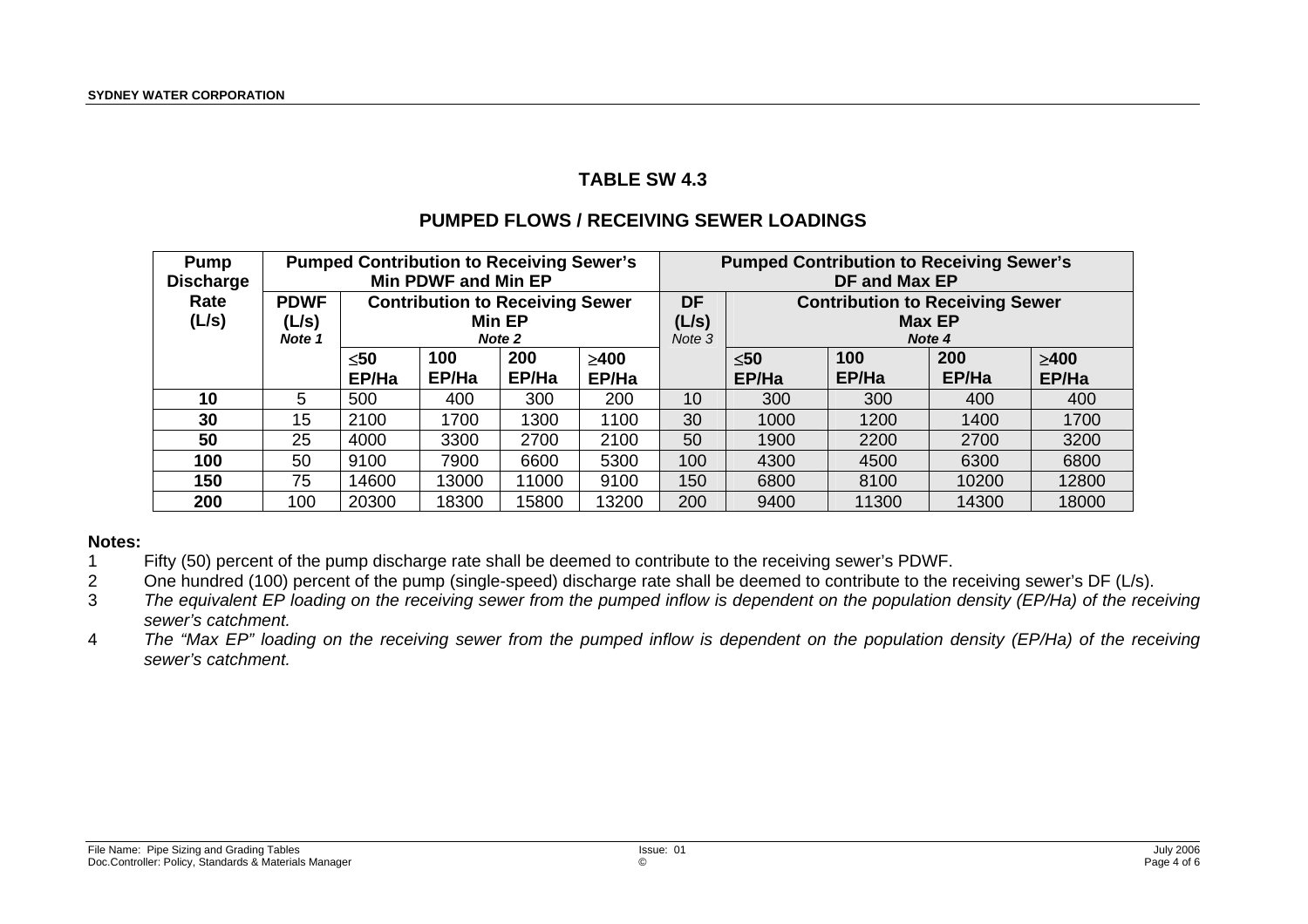#### **RECEIVING SEWER LOADINGS**

#### **UPSTREAM GRAVITY FLOWS**

*Table SW 4.4 addresses the impact of flows from an existing upstream gravity sewer that will be diverted into the new sewer.* 

- 1. Designs of new sewers receiving flows from existing gravity sewers shall be prepared in consultation with Sydney Water.
- 2. Peak dry weather (PDWF) and wet weather flows (DF) from an existing upstream gravity sewer shall be as determined and advised by Sydney Water *(generally based on gauged data and / or modelling of the existing sewer).*
- 3. *Given that the existing sewer may be aged and subject to higher levels of inflow / infiltration, the default values of the Sewerage Flow Schedule may not be suitable for estimating flows from existing upstream sewers or converting upstream EP to receiving sewer EP loadings.* Flows from existing upstream sewers must therefore be stated in L/s, not EP.